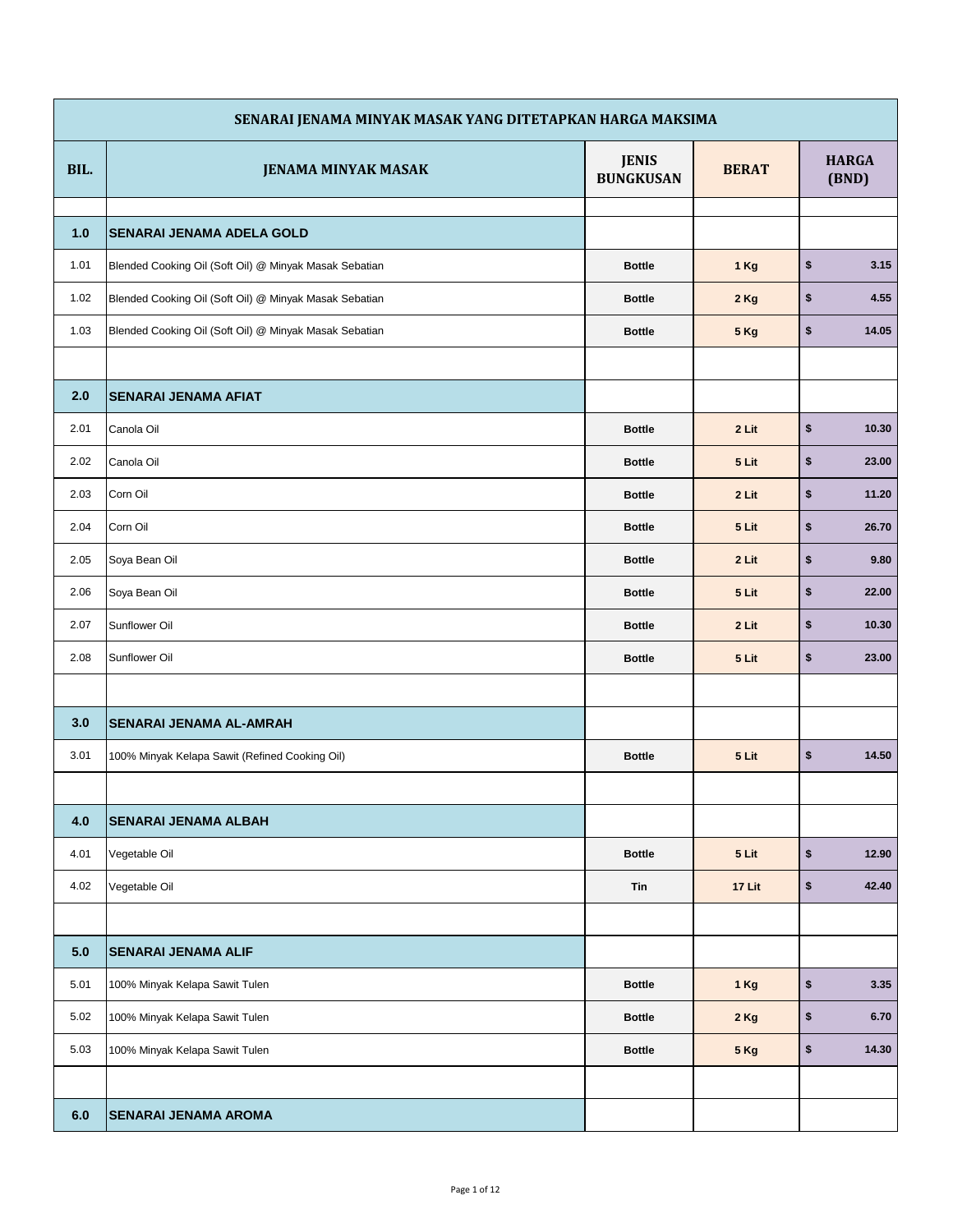| 6.01   | Vegetable Cooking Oil (Minyak Masak Kelapa Sawit Bertapis) | <b>Bottle</b> | 5 Lit       | \$<br>14.00 |
|--------|------------------------------------------------------------|---------------|-------------|-------------|
| 6.02   | Vegetable Cooking Oil (Minyak Masak Kelapa Sawit Bertapis) | Tin           | 17 Lit      | \$<br>47.30 |
|        |                                                            |               |             |             |
| 7.0    | <b>SENARAI JENAMA BINTANG PADI</b>                         |               |             |             |
| 7.01   | Minyak Masak Sayuran Tulin                                 | Tin           | 17 Lit      | \$<br>50.35 |
|        |                                                            |               |             |             |
| 8.0    | <b>SENARAI JENAMA BIZCE</b>                                |               |             |             |
| 8.01   | Sunflower Oil                                              | <b>Bottle</b> | 1 Lit       | \$<br>2.75  |
| 8.02   | Sunflower Oil                                              | <b>Bottle</b> | 2 Lit       | \$<br>5.45  |
| 8.03   | Sunflower Oil                                              | <b>Bottle</b> | 5 Lit       | \$<br>12.65 |
|        |                                                            |               |             |             |
| 9.0    | <b>SENARAI JENAMA CAP BURUH @ LABOUR</b>                   |               |             |             |
| 9.01   | Refined Cooking Oil                                        | <b>Bottle</b> | 2 Kg        | \$<br>8.55  |
| 9.02   | Refined Cooking Oil                                        | <b>Bottle</b> | <b>5 Kg</b> | \$<br>19.90 |
|        |                                                            |               |             |             |
| 10.0   | <b>SENARAI JENAMA CAP IKAN GORENG</b>                      |               |             |             |
| 10.01  | Pure Vegetable Cooking Oil                                 | <b>Bottle</b> | 1.56 Lit    | \$<br>3.10  |
| 10.02  | Pure Vegetable Cooking Oil                                 | <b>Bottle</b> | 5 Lit       | \$<br>10.25 |
| 10.03  | Pure Vegetable Cooking Oil                                 | Tin           | 17 Lit      | \$<br>20.95 |
|        |                                                            |               |             |             |
| 11.0   | <b>SENARAI JENAMA CAP UDANG</b>                            |               |             |             |
| 11.01  | Minyak Masak - No Cholesterol                              | <b>Bottle</b> | 1.7 Lit     | \$<br>4.75  |
| 11.02  | Minyak Masak - No Cholesterol                              | <b>Tin</b>    | 17 Lit      | \$<br>52.50 |
|        |                                                            |               |             |             |
| $12.0$ | <b>SENARAI JENAMA CAROLIN</b>                              |               |             |             |
| 12.01  | Sunflower Oil                                              | <b>Bottle</b> | 1 Lit       | \$<br>2.25  |
| 12.02  | Sunflower Oil                                              | <b>Bottle</b> | 2 Lit       | \$<br>4.65  |
| 12.03  | Sunflower Oil                                              | <b>Bottle</b> | 5 Lit       | \$<br>10.20 |
|        |                                                            |               |             |             |
| 13.0   | <b>SENARAI JENAMA CHOICE</b>                               |               |             |             |
| 13.01  | Vegetable Cooking Oil                                      | Jerry Can     | 17 Lit Nett | \$<br>37.65 |
|        |                                                            |               |             |             |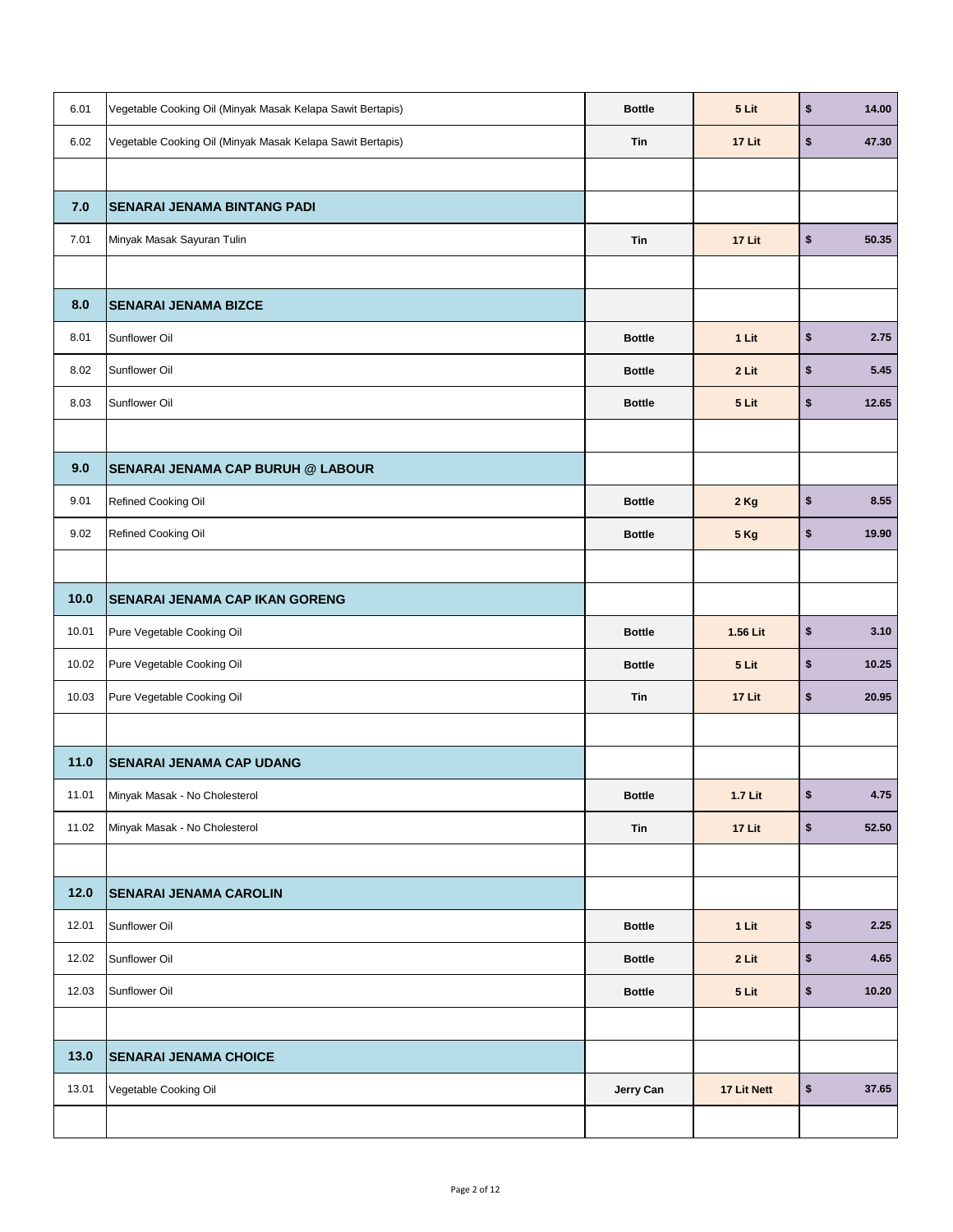| 14.0  | <b>SENARAI JENAMA CORALA</b>              |               |        |                                     |
|-------|-------------------------------------------|---------------|--------|-------------------------------------|
| 14.01 | Pure Corn Oil (Naturally Cholestrol Free) | <b>Bottle</b> | 1 Lit  | \$<br>4.90                          |
| 14.02 | Pure Corn Oil (Naturally Cholestrol Free) | <b>Bottle</b> | 2 Lit  | \$<br>9.20                          |
| 14.03 | Pure Corn Oil (Naturally Cholestrol Free) | Tin           | 17 Lit | \$<br>66.35                         |
|       |                                           |               |        |                                     |
| 15.0  | <b>SENARAI JENAMA DAISY</b>               |               |        |                                     |
| 15.01 | Canola Oil                                | <b>Bottle</b> | 2 Lit  | \$<br>7.50                          |
| 15.02 | Corn Oil                                  | <b>Bottle</b> | 2 Lit  | \$<br>6.95                          |
| 15.03 | Soya Bean Oil                             | <b>Bottle</b> | 2 Lit  | \$<br>6.75                          |
| 15.04 | Sunflower Oil                             | <b>Bottle</b> | 2 Lit  | \$<br>7.20                          |
|       |                                           |               |        |                                     |
| 16.0  | <b>SENARAI JENAMA DUKE'S</b>              |               |        |                                     |
| 16.01 | 100% Pure Canola Oil                      | <b>Bottle</b> | 2 Lit  | \$<br>7.90                          |
| 16.02 | 100% Pure Sunflower Oil                   | <b>Bottle</b> | 1 Lit  | \$<br>4.00                          |
| 16.03 | 100% Pure Sunflower Oil                   | <b>Bottle</b> | 2 Lit  | \$<br>7.90                          |
|       |                                           |               |        |                                     |
|       |                                           |               |        |                                     |
| 17.0  | <b>SENARAI JENAMA ECOSAFA</b>             |               |        |                                     |
| 17.01 | 100% Vegetable Cooking Oil                | <b>Bottle</b> | 2 Lit  | \$<br>7.10                          |
| 17.02 | 100% Vegetable Cooking Oil                | <b>Bottle</b> | 5 Lit  | \$<br>16.95                         |
| 17.03 | 100% Vegetable Cooking Oil                | Tin           | 17 Lit | \$<br>58.85                         |
|       |                                           |               |        |                                     |
| 20.0  | <b>SENARAI JENAMA ELITA</b>               |               |        |                                     |
| 20.01 | Corn Oil                                  | <b>Bottle</b> | 1 Lit  | \$                                  |
| 20.02 | Corn Oil                                  | <b>Bottle</b> | 2 Lit  | \$<br>5.20                          |
| 20.03 | Corn Oil                                  | <b>Bottle</b> | 3 Lit  | \$<br>2.65                          |
| 20.04 | Corn Oil                                  | <b>Bottle</b> | 5 Lit  | \$<br>13.00                         |
| 20.05 | Sunflower Oil                             | <b>Bottle</b> | 1 Lit  | \$                                  |
| 20.06 | Sunflower Oil                             | <b>Bottle</b> | 2 Lit  | \$<br>3.85                          |
| 20.07 | Sunflower Oil                             | <b>Bottle</b> | 3 Lit  | \$                                  |
| 20.08 | Sunflower Oil                             | <b>Bottle</b> | 5 Lit  | \$<br>8.15<br>2.30<br>7.05<br>11.20 |
|       |                                           |               |        |                                     |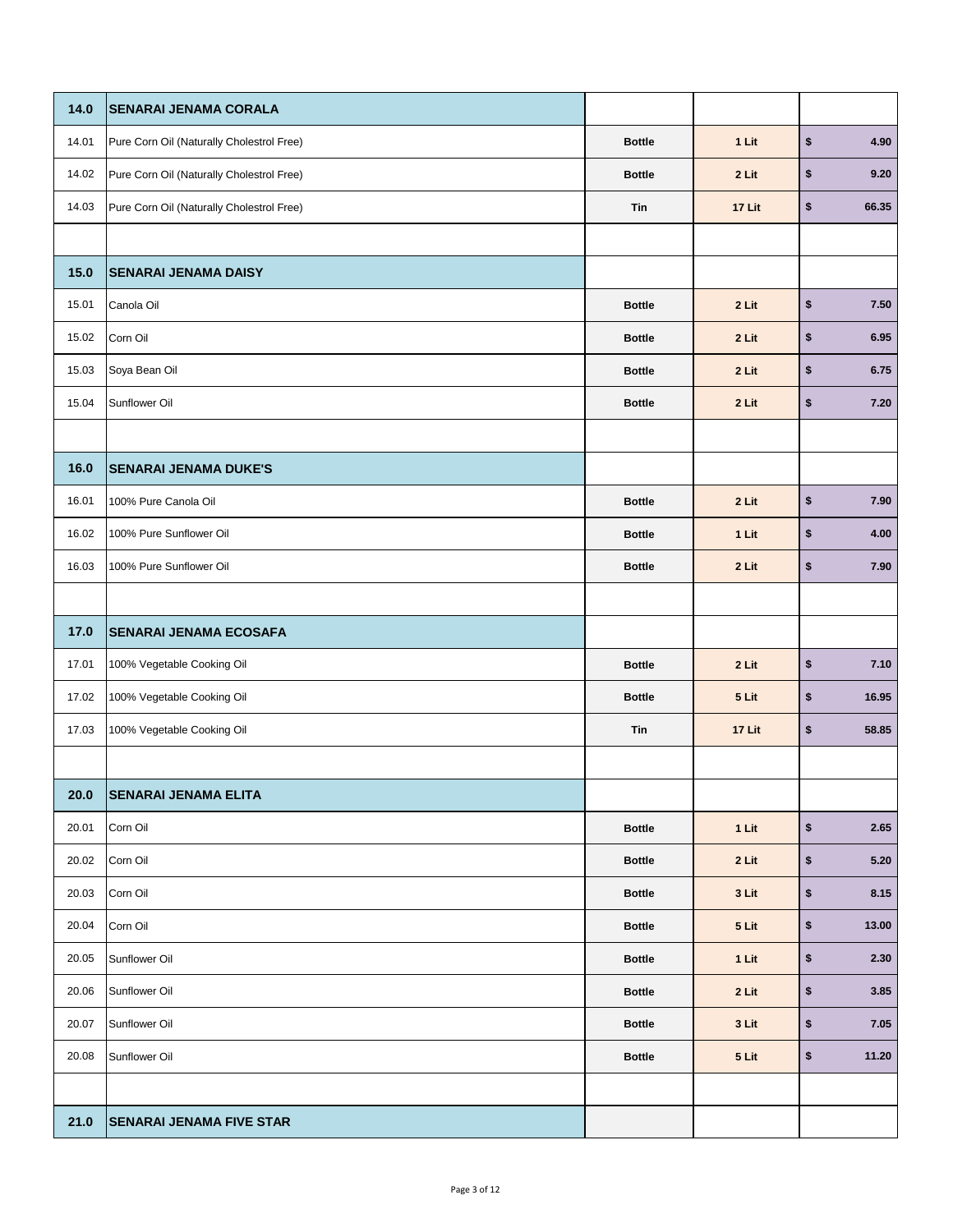| 21.01 | Minyak Masak Sayuran (Vegetable Cooking Oil)  | <b>Bottle</b> | 1 Lit   | \$<br>1.60  |
|-------|-----------------------------------------------|---------------|---------|-------------|
| 21.02 | Minyak Masak Sayuran (Vegetable Cooking Oil)  | <b>Bottle</b> | 1.5 Lit | \$<br>2.25  |
|       |                                               |               |         |             |
| 22.0  | <b>SENARAI JENAMA FORVITA</b>                 |               |         |             |
| 22.01 | Pure Vegetable Cooking Oil (2x Fractionation) | <b>Bottle</b> | 500 ml  | \$<br>1.30  |
| 22.02 | Pure Vegetable Cooking Oil (2x Fractionation) | <b>Bottle</b> | 1 Lit   | \$<br>2.50  |
| 22.03 | Pure Vegetable Cooking Oil (2x Fractionation) | <b>Bottle</b> | 2 Lit   | \$<br>4.90  |
| 22.04 | Pure Vegetable Cooking Oil (2x Fractionation) | <b>Bottle</b> | 5 Lit   | \$<br>7.25  |
|       |                                               |               |         |             |
| 23.0  | <b>SENARAI JENAMA FRAISWELL</b>               |               |         |             |
| 23.01 | Vegetable Cooking Oil - Pure Crispy           | Pouch         | 1 Lit   | \$<br>1.95  |
|       |                                               |               |         |             |
| 24.0  | <b>SENARAI JENAMA GOLD</b>                    |               |         |             |
| 24.01 | Vegetable Cooking Oil                         | <b>Bottle</b> | 2 Lit   | \$<br>6.70  |
| 24.02 | Vegetable Cooking Oil                         | <b>Bottle</b> | 5 Lit   | \$<br>15.75 |
|       |                                               |               |         |             |
|       |                                               |               |         |             |
| 25.0  | <b>SENARAI JENAMA GOLDEN</b>                  |               |         |             |
| 25.01 | 100% Canola Oil                               | <b>Bottle</b> | 2 Lit   | \$<br>7.60  |
| 25.02 | 100% Corn Oil                                 | <b>Bottle</b> | 2 Lit   | \$<br>8.20  |
| 25.03 | 100% Soya Bean Oil                            | <b>Bottle</b> | 2 Lit   | \$<br>8.20  |
| 25.04 | 100% Sunflower Oil                            | <b>Bottle</b> | 2 Lit   | \$<br>7.25  |
|       |                                               |               |         |             |
| 26.0  | <b>SENARAI JENAMA GOLD LEAF</b>               |               |         |             |
| 26.01 | Palm Cooking Oil                              | Tin           | 17 Lit  | \$<br>33.90 |
| 26.02 | Vegetable Oil                                 | <b>Bottle</b> | 5 Lit   | \$<br>10.25 |
|       |                                               |               |         |             |
| 27.0  | <b>SENARAI JENAMA GOLDEN MAIZE</b>            |               |         |             |
| 27.01 | 100% Pure Corn Oil                            | <b>Bottle</b> | 1.5 Lit | \$<br>7.05  |
|       |                                               |               |         |             |
| 28.0  | <b>SENARAI JENAMA GOOD CHOICE</b>             |               |         |             |
| 28.01 | Palm Cooking Oil                              | <b>Bottle</b> | 5 Lit   | \$<br>17.70 |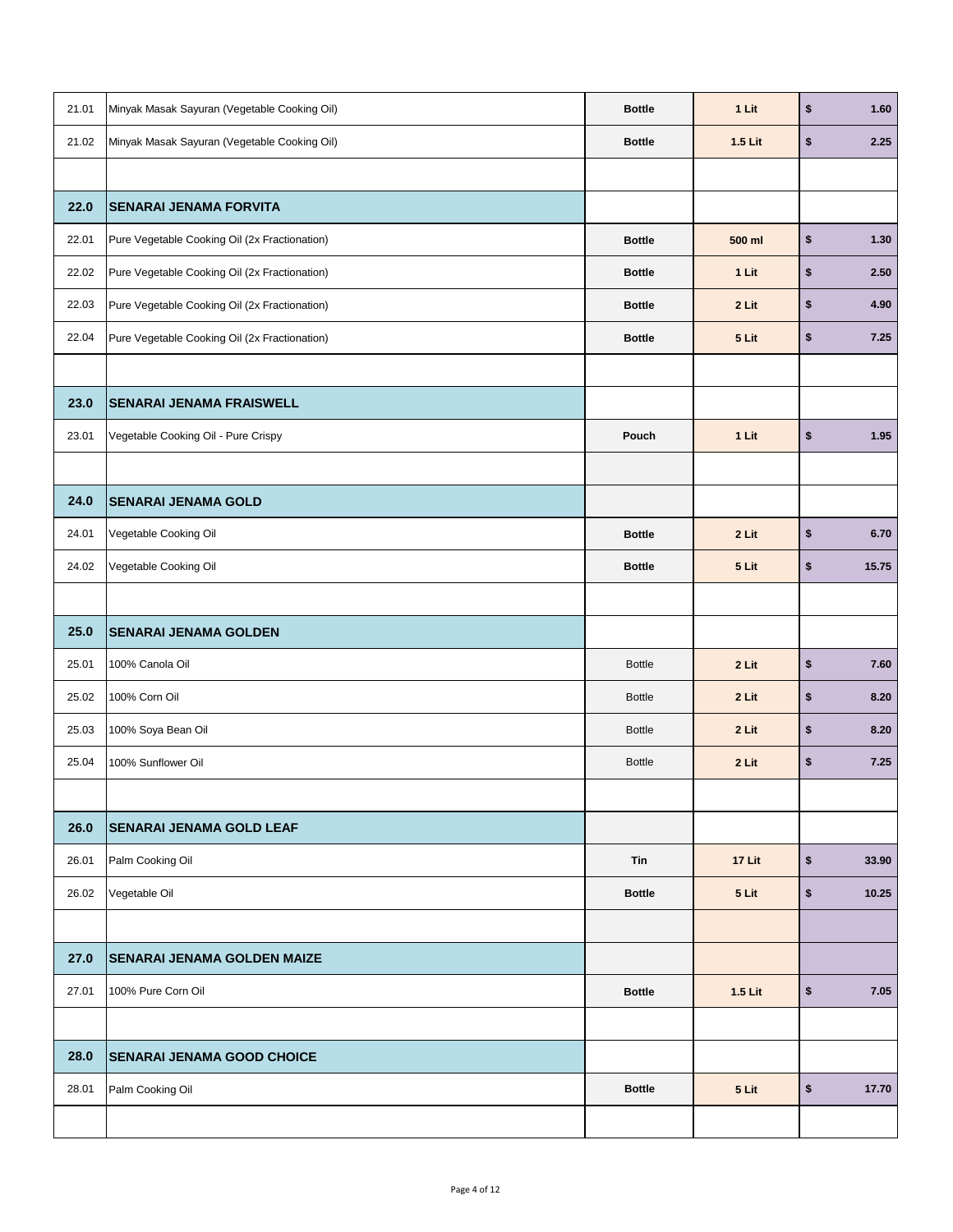| 29.0  | <b>SENARAI JENAMA HEALTH PLUS</b>                        |               |                                        |            |       |
|-------|----------------------------------------------------------|---------------|----------------------------------------|------------|-------|
| 29.01 | Premium Corn Oil                                         | <b>Bottle</b> | 2 Lit                                  | \$         | 7.20  |
| 29.02 | Soya Bean Oil                                            | <b>Bottle</b> | 5 Lit                                  | \$         | 15.90 |
| 29.03 | Sunflower Oil                                            | <b>Bottle</b> | 1 Lit                                  | \$         | 3.35  |
| 29.04 | Sunflower Oil                                            | <b>Bottle</b> | 2 Lit                                  | \$         | 5.35  |
| 29.05 | Sunflower Oil                                            | <b>Bottle</b> | 5 Lit                                  | \$         | 16.40 |
| 29.06 | Vegetable Cooking Oil                                    | Tin           | 16.0 Lit Nett (17<br><b>Lit Gross)</b> | \$         | 50.20 |
|       |                                                          |               |                                        |            |       |
| 30.0  | <b>SENARAI JENAMA HORNBILL</b>                           |               |                                        |            |       |
| 30.01 | Premium Quality Cooking Oil                              | <b>Bottle</b> | 5 Lit                                  | \$         | 12.85 |
| 30.02 | Premium Quality Cooking Oil                              | <b>Bottle</b> | 17 Lit                                 | \$         | 43.75 |
|       |                                                          |               |                                        |            |       |
| 31.0  | <b>SENARAI JENAMA ICE COOL</b>                           |               |                                        |            |       |
| 31.01 | Cooking Oil                                              | Tin           | 17 Lit                                 | \$         | 27.10 |
|       |                                                          |               |                                        |            |       |
| 32.0  | <b>SENARAI JENAMA KAJONA</b>                             |               |                                        |            |       |
| 32.01 | 100% Pure Sunflower Oil                                  | <b>Bottle</b> | 1 Lit                                  | \$         | 3.00  |
| 32.02 | 100% Pure Sunflower Oil                                  | <b>Bottle</b> | 2 Lit                                  | \$         | 5.90  |
| 32.03 | 100% Pure Sunflower Oil                                  | <b>Bottle</b> | 3 Lit                                  | \$         | 8.75  |
| 32.04 | 100% Pure Sunflower Oil                                  | <b>Bottle</b> | 5 Lit                                  | \$         | 13.85 |
|       |                                                          |               |                                        |            |       |
| 33.0  | <b>SENARAI JENAMA KNIFE</b>                              |               |                                        |            |       |
| 33.01 | <b>Blended Cooking Oil</b>                               | <b>Bottle</b> | 2 Kg                                   | \$         | 7.70  |
| 33.02 | <b>Blended Cooking Oil</b>                               | <b>Bottle</b> | <b>5 Kg</b>                            | $\pmb{\$}$ | 19.75 |
|       |                                                          |               |                                        |            |       |
| 34.0  | <b>SENARAI JENAMA LAZARIA</b>                            |               |                                        |            |       |
| 34.01 | Canola Oil                                               | <b>Bottle</b> | 2 Lit                                  | \$         | 3.85  |
| 34.02 | Minyak Masak Olein Kelapa Sawit Bertapis [Latest Update] | <b>Bottle</b> | 1.7 Lit                                | \$         | 5.60  |
| 34.03 | Minyak Masak Olein Kelapa Sawit Bertapis [Latest Update] | <b>Bottle</b> | 5 Lit                                  | \$         | 14.45 |
| 34.04 | Minyak Masak Olein Kelapa Sawit Bertapis [Latest Update] | Tin           | 17 Lit                                 | \$         | 47.70 |
| 34.05 | Soya Bean Oil                                            | <b>Bottle</b> | 2 Lit                                  | \$         | 6.00  |
| 34.06 | Sunflower Oil [Expiry date: 07 Nov 2023]                 | <b>Bottle</b> | 2 Lit                                  | \$         | 6.20  |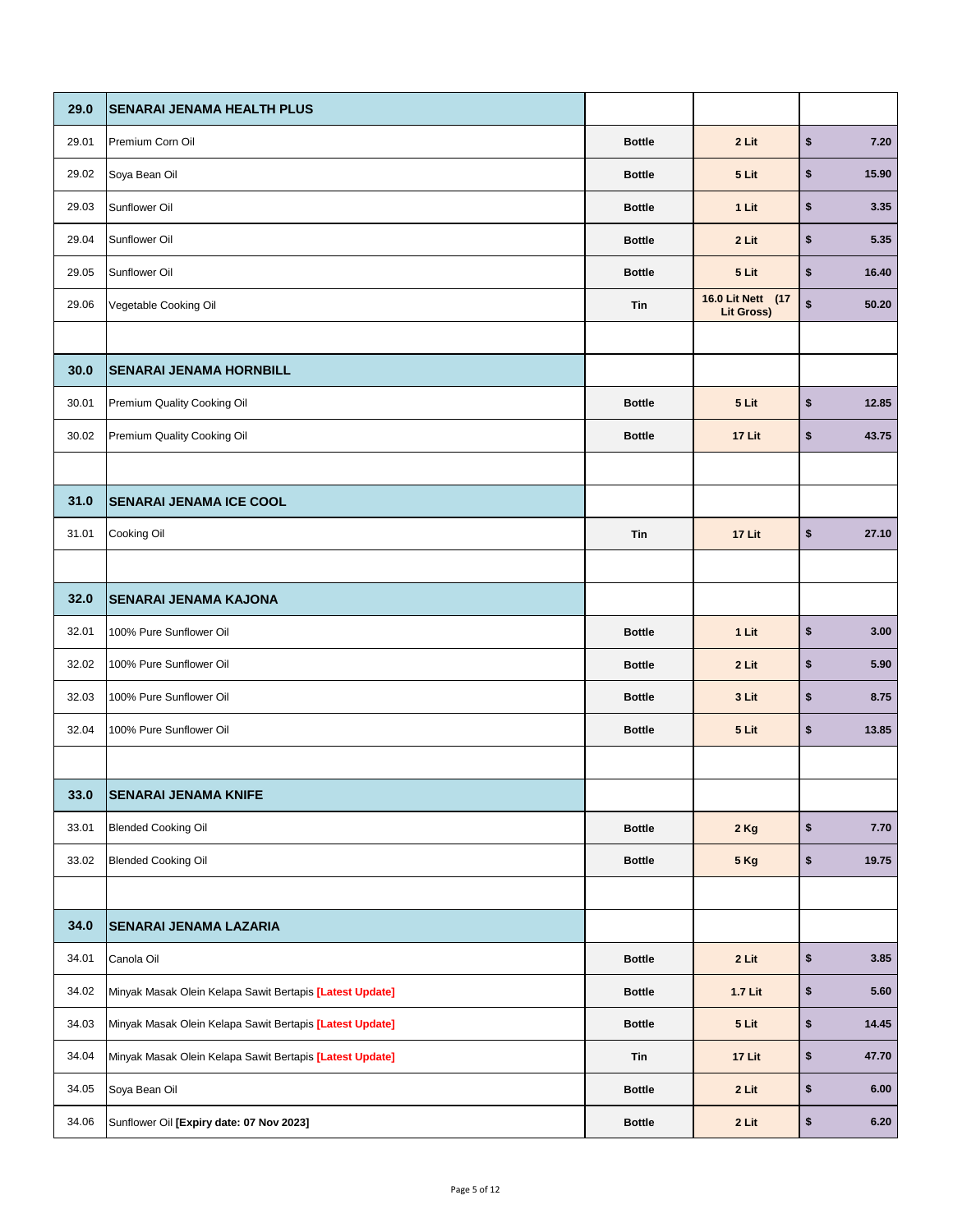| 35.0  | <b>SENARAI JENAMA LAZAT</b>                                                      |               |         |             |
|-------|----------------------------------------------------------------------------------|---------------|---------|-------------|
| 35.01 | Minyak Masak Sayuran Tulen                                                       | Tin           | 17 Lit  | \$<br>28.70 |
|       |                                                                                  |               |         |             |
| 36.0  | <b>SENARAI JENAMA LCK</b>                                                        |               |         |             |
| 36.01 | Vegetable Cooking Oil (Minyak Masak Kelapa Sawit Bertapis)                       | <b>Bottle</b> | 5 Lit   | \$<br>14.00 |
| 36.02 | Vegetable Cooking Oil (Minyak Masak Kelapa Sawit Bertapis)                       | Tin           | 17 Lit  | \$<br>47.30 |
|       |                                                                                  |               |         |             |
| 37.0  | <b>SENARAI JENAMA MAZOLA</b>                                                     |               |         |             |
| 37.01 | Minyak Masak Bunga Matahari (100% Sunflower Oil)                                 | <b>Bottle</b> | 1 Kg    | \$<br>7.07  |
| 37.02 | Minyak Masak Bunga Matahari (100% Sunflower Oil)                                 | <b>Bottle</b> | 3 Kg    | \$<br>19.37 |
| 37.03 | Minyak Masak Canola (100% Canola Oil)                                            | <b>Bottle</b> | 1 Kg    | \$<br>7.07  |
| 37.04 | Minyak Masak Canola (100% Canola Oil)                                            | <b>Bottle</b> | 3 Kg    | \$<br>19.37 |
| 37.05 | Minyak Masak Jagung (100% Corn Oil)                                              | <b>Bottle</b> | 500 g   | \$<br>4.71  |
| 37.06 | Minyak Masak Jagung (100% Corn Oil)                                              | <b>Bottle</b> | 1 Kg    | \$<br>7.79  |
| 37.07 | Minyak Masak Jagung (100% Corn Oil)                                              | <b>Bottle</b> | 3 Kg    | \$<br>21.41 |
|       |                                                                                  |               |         |             |
| 38.0  | <b>SENARAI JENAMA MERRIS</b>                                                     |               |         |             |
| 38.01 | Red Palm Oil Classic - Enhanced With Pro-Vitamin a and Super Vitamin E           | <b>Bottle</b> | 500 ml  | \$<br>2.05  |
|       |                                                                                  |               |         |             |
| 39.0  | <b>SENARAI JENAMA MR MAMA</b>                                                    |               |         |             |
| 39.01 | Refined Cooking Oil                                                              | <b>Bottle</b> | 5 Lit   | \$<br>12.35 |
| 39.02 | Refined Cooking Oil                                                              | Jerry Can     | 17 Lit  | \$<br>38.00 |
|       |                                                                                  |               |         |             |
| 40.0  | <b>SENARAI JENAMA MR TEN</b>                                                     |               |         |             |
| 40.01 | Vegetable Cooking Oil (Minyak Masak Olein Kelapa Sawit Bertapis) [Latest Update] | <b>Bottle</b> | 1.7 Lit | \$<br>5.55  |
| 40.02 | Vegetable Cooking Oil (Minyak Masak Olein Kelapa Sawit Bertapis) [Latest Update] | <b>Bottle</b> | 5 Lit   | \$<br>15.20 |
| 40.03 | Vegetable Cooking Oil (Minyak Masak Olein Kelapa Sawit Bertapis) [Latest Update] | Tin           | 17 Lit  | \$<br>55.05 |
|       |                                                                                  |               |         |             |
| 41.0  | <b>SENARAI JENAMA MUNA</b>                                                       |               |         |             |
| 41.01 | Pure Vegetable Cooking Oil (Cholesterol Free) [Latest Update]                    | <b>Bottle</b> | 5 Lit   | \$<br>15.60 |
| 41.02 | Pure Vegetable Cooking Oil (Cholesterol Free) [Latest Update]                    | Tin           | 17 Lit  | \$<br>52.45 |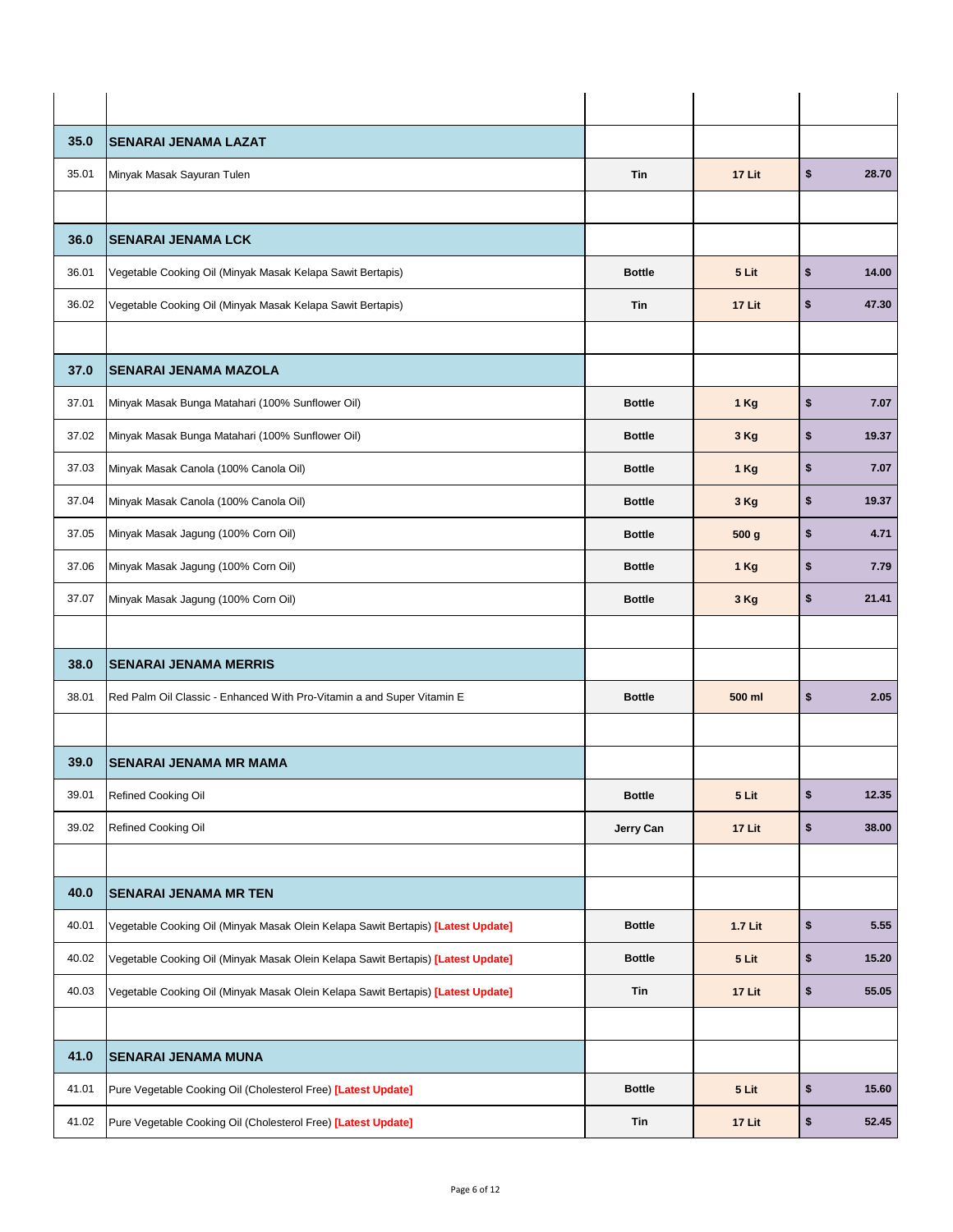| 42.0  | <b>SENARAI JENAMA NATUREL</b>                     |               |         |            |       |
|-------|---------------------------------------------------|---------------|---------|------------|-------|
| 42.01 | Canola Oil                                        | <b>Bottle</b> | 2 Lit   | $\pmb{\$}$ | 9.70  |
| 42.02 | Canola Oil                                        | <b>Bottle</b> | 3 Lit   | \$         | 14.35 |
| 42.03 | Premium Blended of Canola & Sunflower Oil         | <b>Bottle</b> | 2 Lit   | \$         | 8.40  |
| 42.04 | Premium Blended of Canola & Sunflower Oil         | <b>Bottle</b> | 3 Lit   | \$         | 12.25 |
| 42.05 | Sunflower Oil                                     | <b>Bottle</b> | 2 Lit   | \$         | 8.30  |
| 42.06 | Sunflower Oil                                     | <b>Bottle</b> | 3 Lit   | \$         | 12.10 |
|       |                                                   |               |         |            |       |
| 43.0  | <b>SENARAI JENAMA NOOR</b>                        |               |         |            |       |
| 43.01 | Canola 100% Pure Oil (Naturally Rich in Omega 3)  | <b>Bottle</b> | 750 ml  | \$         | 3.15  |
| 43.02 | Canola 100% Pure Oil (Naturally Rich in Omega 3)  | <b>Bottle</b> | 1.5 Lit | \$         | 6.30  |
| 43.03 | Canola 100% Pure Oil (Naturally Rich in Omega 3)  | <b>Bottle</b> | 5 Lit   | \$         | 15.95 |
| 43.04 | Frylite Light Frying Oil (Trans Fat Free)         | <b>Bottle</b> | 1.5 Lit | \$         | 5.50  |
| 43.05 | Sunflower 100% Pure Oil (Trans Fat Free)          | <b>Bottle</b> | 750 ml  | \$         | 2.90  |
| 43.06 | Sunflower 100% Pure Oil (Trans Fat Free)          | <b>Bottle</b> | 1.5 Lit | \$         | 5.80  |
| 43.07 | Sunflower 100% Pure Oil (Trans Fat Free)          | <b>Bottle</b> | 5 Lit   | \$         | 18.00 |
|       |                                                   |               |         |            |       |
| 44.0  | SENARAI JENAMA OKI (FIRST EMPORIUM & SUPERMARKET) |               |         |            |       |
| 44.01 | Pure Vegetable Cooking Oil                        | Tin           | 16 Lit  | \$         | 44.00 |
|       |                                                   |               |         |            |       |
| 45.0  | SENARAI JENAMA OKI (SYARIKAT PERNIAGAAN MUNEERA)  |               |         |            |       |
| 45.01 | Premium Canola Oil                                | <b>Bottle</b> | 2 Lit   | $\pmb{\$}$ | 7.70  |
| 45.02 | Premium Corn Oil                                  | <b>Bottle</b> | 2 Lit   | \$         | 7.85  |
| 45.03 | Premium Sunflower Oil                             | <b>Bottle</b> | 2 Lit   | \$         | 7.05  |
|       |                                                   |               |         |            |       |
| 46.0  | <b>SENARAI JENAMA ORKIDE</b>                      |               |         |            |       |
| 46.01 | Refined Sunflower Oil - Very Rich In Vitamin E    | <b>Bottle</b> | 1 Lit   | $\pmb{\$}$ | 2.65  |
| 46.02 | Refined Sunflower Oil - Very Rich In Vitamin E    | <b>Bottle</b> | 1.8 Lit | $\pmb{\$}$ | 5.10  |
| 46.03 | Refined Sunflower Oil - Very Rich In Vitamin E    | <b>Bottle</b> | 5 Lit   | \$         | 12.50 |
|       |                                                   |               |         |            |       |
| 47.0  | <b>SENARAI JENAMA PIONEER</b>                     |               |         |            |       |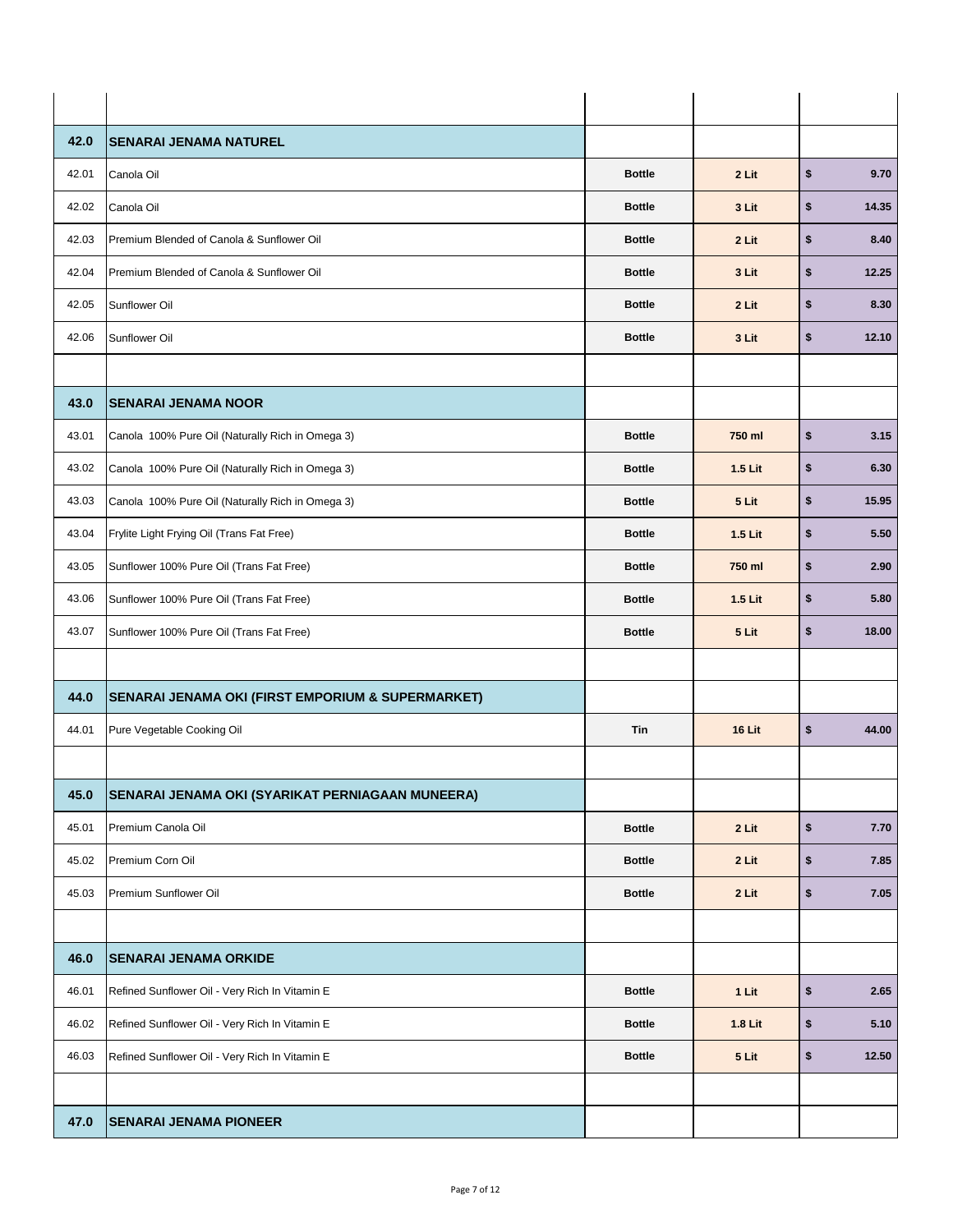| 47.01 | Canola Oil (Naturally Cholestrol Free)                       | <b>Bottle</b> | 2 Lit   | \$         | 8.90  |
|-------|--------------------------------------------------------------|---------------|---------|------------|-------|
|       |                                                              |               |         |            |       |
| 48.0  | <b>SENARAI JENAMA PREMIUM</b>                                |               |         |            |       |
| 48.01 | Pure Vegetable Cooking Oil                                   | <b>Bottle</b> | 5 Lit   | $\pmb{\$}$ | 9.50  |
|       |                                                              |               |         |            |       |
| 49.0  | <b>SENARAI JENAMA PRINCE</b>                                 |               |         |            |       |
| 49.01 | Soya Bean Oil (Pure) - Salad Oil (Naturally Cholestrol Free) | <b>Bottle</b> | 1 Lit   | $\pmb{\$}$ | 4.35  |
| 49.02 | Soya Bean Oil (Pure) - Salad Oil (Naturally Cholestrol Free) | <b>Bottle</b> | 2 Lit   | \$         | 8.20  |
| 49.03 | 100% Pure Sunflower Oil (Naturally Cholestrol Free)          | <b>Bottle</b> | 1 Lit   | \$         | 4.70  |
| 49.04 | 100% Pure Sunflower Oil (Naturally Cholestrol Free)          | <b>Bottle</b> | 2 Lit   | \$         | 8.80  |
|       |                                                              |               |         |            |       |
| 50.0  | <b>SENARAI JENAMA REISER</b>                                 |               |         |            |       |
| 50.01 | Cooking & Frying Oil                                         | <b>Bottle</b> | 1.7 Lit | $\pmb{\$}$ | 6.70  |
| 50.02 | Cooking & Frying Oil                                         | <b>Bottle</b> | 5 Lit   | \$         | 14.80 |
| 50.03 | Cooking & Frying Oil                                         | <b>Bottle</b> | 17 Lit  | \$         | 44.55 |
| 50.04 | Formula Plus + Cooking & Deep Frying Oil                     | Tin           | 17 Lit  | \$         | 43.95 |
|       |                                                              |               |         |            |       |
| 51.0  | <b>SENARAI JENAMA ROSE BRAND</b>                             |               |         |            |       |
| 51.01 | Cooking Oil (Minyak Goreng Sawit Difortikasi Vitamin A)      | Jerry Can     | 20 Lit  | \$         | 36.05 |
| 51.02 | Cooking Oil (Minyak Goreng Sawit Difortikasi Vitamin A)      | <b>Bottle</b> | 2 Lit   | \$         | 5.85  |
| 51.03 | Cooking Oil (Minyak Goreng Sawit Difortikasi Vitamin A)      | <b>Bottle</b> | 5 Lit   | \$         | 14.30 |
| 51.04 | Cooking Oil (Minyak Goreng Sawit Difortikasi Vitamin A)      | Pouch         | 1 Lit   | \$         | 2.85  |
| 51.05 | Cooking Oil (Minyak Goreng Sawit Difortikasi Vitamin A)      | Pouch         | 2 Lit   | \$         | 5.75  |
|       |                                                              |               |         |            |       |
| 52.0  | <b>SENARAI JENAMA ROYAL COOK</b>                             |               |         |            |       |
| 52.01 | 100% Pure Vegetable Oil                                      | Tin           | 17 Lit  | $\pmb{\$}$ | 52.75 |
|       |                                                              |               |         |            |       |
| 53.0  | <b>SENARAI JENAMA ROYAL NEO</b>                              |               |         |            |       |
|       |                                                              |               |         |            |       |
| 53.01 | Pure Vegetable Cooking Oil                                   | <b>Bottle</b> | 1 Lit   | $\pmb{\$}$ | 2.45  |
|       |                                                              |               |         |            |       |
| 54.0  | <b>SENARAI JENAMA SAFYA</b>                                  |               |         |            |       |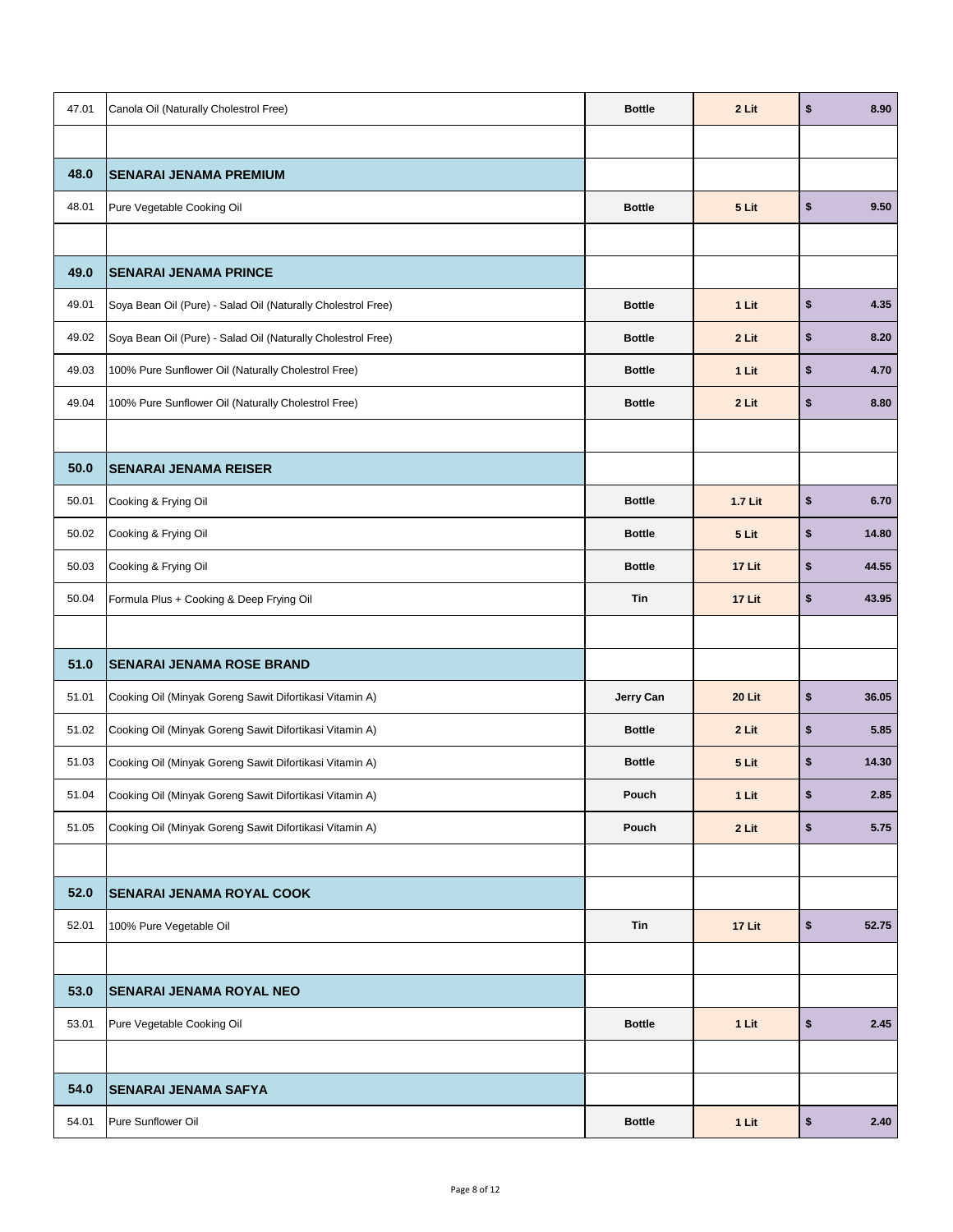| 54.02 | Pure Sunflower Oil                                                                  | <b>Bottle</b>        | 1.8 Lit          | \$<br>6.30  |
|-------|-------------------------------------------------------------------------------------|----------------------|------------------|-------------|
| 54.03 | Pure Sunflower Oil                                                                  | <b>Bottle</b>        | 3 Lit            | \$<br>10.05 |
| 54.04 | Pure Sunflower Oil                                                                  | <b>Bottle</b>        | 5 Lit            | \$<br>17.30 |
|       |                                                                                     |                      |                  |             |
| 55.0  | SENARAI JENAMA SAJI (SYARIKAT TEEYEM MAJEED)                                        |                      |                  |             |
| 55.01 | Cooking Oil (Refined Palm Olein)                                                    | <b>Bottle</b>        | 5 Lit            | \$<br>8.10  |
| 55.02 | Cooking Oil (Refined Palm Olein)                                                    | Tin                  | 17 Lit           | \$<br>24.15 |
|       |                                                                                     |                      |                  |             |
| 56.0  | <b>SENARAI JENAMA SAJI (SIN THAT ENTERPRISE SDN BHD)</b>                            |                      |                  |             |
| 56.01 | Minyak Masak (Minyak Sawit Olein)                                                   | Tin                  | 17 Lit           | \$<br>35.65 |
|       |                                                                                     |                      |                  |             |
| 57.0  | <b>SENARAI JENAMA SANIA</b>                                                         |                      |                  |             |
| 57.01 | Premium Cooking Oil                                                                 | <b>Bottle</b>        | 1 Lit            | \$<br>2.85  |
| 57.02 | Premium Cooking Oil                                                                 | <b>Bottle</b>        | 2 Lit            | \$<br>5.70  |
| 57.03 | Premium Cooking Oil                                                                 | <b>Bottle</b>        | 5 Lit            | \$<br>11.00 |
| 57.04 | Premium Cooking Oil                                                                 | Pouch                | 1 Lit            | \$<br>2.85  |
| 57.05 | Premium Cooking Oil                                                                 | Pouch                | 2 Lit            | \$<br>5.60  |
|       |                                                                                     |                      |                  |             |
| 58.0  | SENARAI JENAMA SARACO                                                               |                      |                  |             |
| 58.01 | Pure Vegetable Oil With High Content of Vitamin E - No Cholesterol                  | <b>Bottle</b>        | 2.0 Kg (2.2 Lit) | \$<br>6.15  |
| 58.02 | Pure Vegetable Oil With High Content of Vitamin E - No Cholesterol                  | <b>Bottle</b>        | 5.0 Kg (5.5 Lit) | \$<br>14.40 |
| 58.03 | Pure Vegetable Oil With High Content of Vitamin E - No Cholesterol                  | Jerry Can            | 14.4 Kg (16 Lit) | \$<br>44.75 |
|       |                                                                                     |                      |                  |             |
| 59.0  | <b>SENARAI JENAMA SERI MURNI</b>                                                    |                      |                  |             |
| 59.01 | Sungguh Suci Sungguh Murni Minyak Masak Sayuran Tulen                               | <b>Bottle</b>        | 2 Kg             | \$<br>6.80  |
| 59.02 | Sungguh Suci Sungguh Murni Minyak Masak Sayuran Tulen                               | <b>Bottle</b>        | <b>5 Kg</b>      | \$<br>16.30 |
| 59.03 | Sungguh Suci Sungguh Murni Minyak Masak Sayuran Tulen                               | Tin                  | <b>17 Kg</b>     | \$<br>28.00 |
|       |                                                                                     |                      |                  |             |
| 60.0  | SENARAI JENAMA SNI MAS (SITTHI TRADING SDN BHD & SYKT HALIMUN<br><b>BERSAUDARA)</b> |                      |                  |             |
| 60.01 | Pure Vegetable Cooking Oil (Olein Kelapa Sawit Bertapis)                            | <b>Bottle</b>        | 5 Lit            | \$<br>15.50 |
| 60.02 | Pure Vegetable Cooking Oil (Olein Kelapa Sawit Bertapis)                            | <b>PVC Jerry Can</b> | 17 Lit           | \$<br>46.50 |
|       |                                                                                     |                      |                  |             |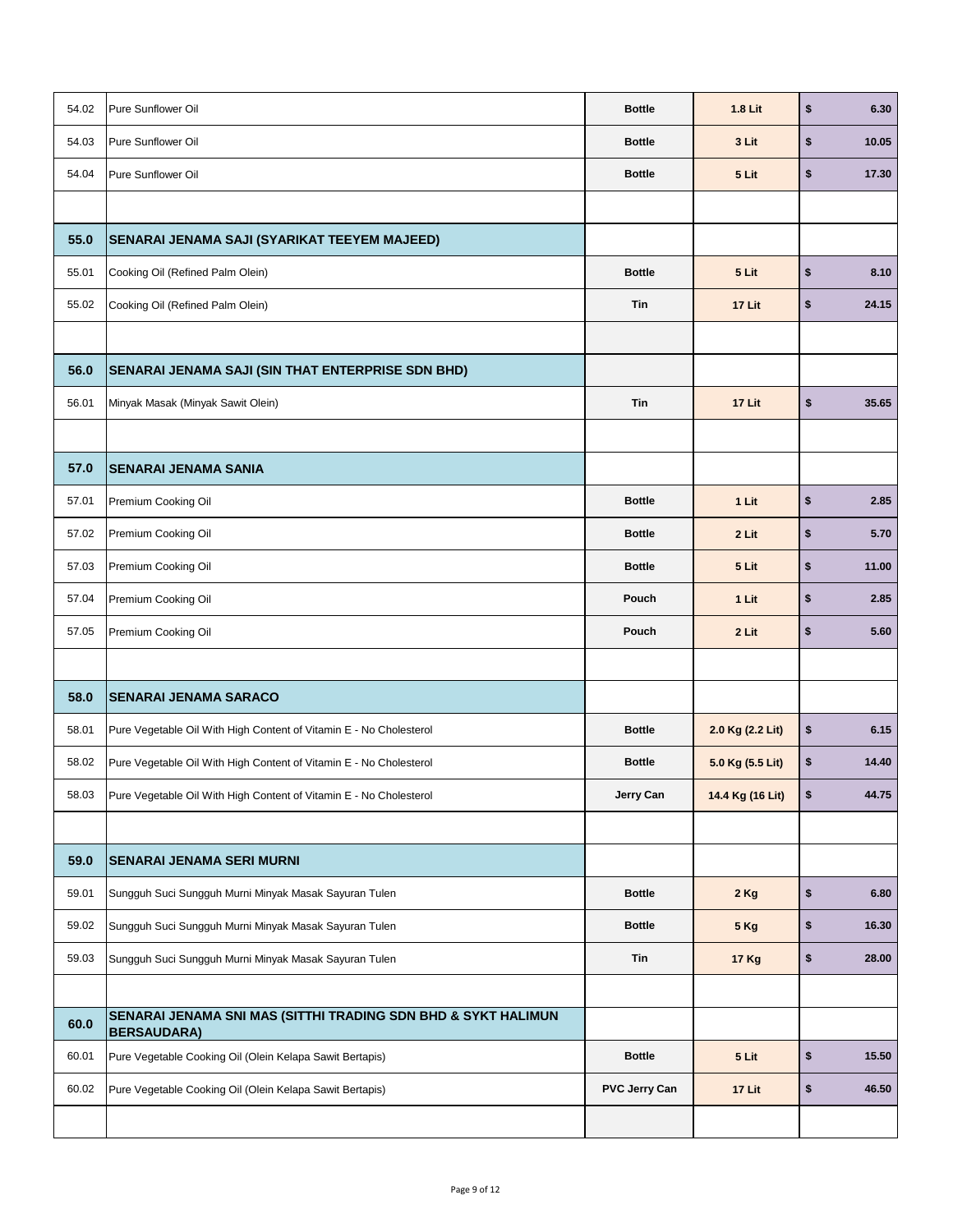| 61.0  | <b>SENARAI JENAMA STELLA</b>                        |               |         |             |
|-------|-----------------------------------------------------|---------------|---------|-------------|
| 61.01 | Pure Vegetable Cooking Oil                          | <b>Bottle</b> | 5 Lit   | \$<br>12.30 |
|       |                                                     |               |         |             |
| 62.0  | <b>SENARAI JENAMA SUNAR</b>                         |               |         |             |
| 62.01 | Sunflower Oil - 100% European Premium Sunflower Oil | <b>Bottle</b> | 1 Lit   | \$<br>3.70  |
| 62.02 | Sunflower Oil - 100% European Premium Sunflower Oil | <b>Bottle</b> | 2 Lit   | \$<br>7.20  |
| 62.03 | Sunflower Oil - 100% European Premium Sunflower Oil | <b>Bottle</b> | 3 Lit   | \$<br>10.20 |
| 62.04 | Sunflower Oil - 100% European Premium Sunflower Oil | <b>Bottle</b> | 5 Lit   | \$<br>16.40 |
|       |                                                     |               |         |             |
| 63.0  | <b>SENARAI JENAMA SUNBEAM</b>                       |               |         |             |
| 63.01 | Canola Oil                                          | <b>Bottle</b> | 1 Lit   | \$<br>4.35  |
| 63.02 | Canola Oil                                          | <b>Bottle</b> | 2 Lit   | \$<br>9.50  |
| 63.03 | Sunflower Oil                                       | <b>Bottle</b> | 1 Lit   | \$<br>4.35  |
| 63.04 | Sunflower Oil                                       | <b>Bottle</b> | 2 Lit   | \$<br>9.50  |
|       |                                                     |               |         |             |
| 64.0  | <b>SENARAI JENAMA SUNCO</b>                         |               |         |             |
| 64.01 | Vegetable Cooking Oil                               | Pouch         | 500 ml  | \$<br>2.10  |
| 64.02 | Vegetable Cooking Oil                               | Pouch         | 1 Lit   | \$<br>4.10  |
| 64.03 | Vegetable Cooking Oil                               | Pouch         | 2 Lit   | \$<br>8.15  |
| 64.04 | Vegetable Cooking Oil                               | <b>Bottle</b> | 1 Lit   | \$<br>4.25  |
| 64.05 | Vegetable Cooking Oil                               | <b>Bottle</b> | 2 Lit   | \$<br>8.40  |
| 64.06 | Vegetable Cooking Oil                               | <b>Bottle</b> | 5 Lit   | \$<br>19.00 |
|       |                                                     |               |         |             |
| 65.0  | <b>SENARAI JENAMA SUNFLOW</b>                       |               |         |             |
| 65.01 | Pure Sunflower Oil 100% Natural & Light             | <b>Bottle</b> | 1.5 Lit | \$<br>5.70  |
| 65.02 | Pure Sunflower Oil 100% Natural & Light             | <b>Bottle</b> | 1.8 Lit | \$<br>4.85  |
| 65.03 | Pure Sunflower Oil 100% Natural & Light             | <b>Bottle</b> | 4 Lit   | \$<br>13.70 |
|       |                                                     |               |         |             |
| 66.0  | <b>SENARAI JENAMA SUN GOLD</b>                      |               |         |             |
| 66.01 | Pure Vegetable Cooking Oil (Minyak Masak Asli)      | Tin           | 17 Lit  | \$<br>51.40 |
|       |                                                     |               |         |             |
| 67.0  | <b>SENARAI JENAMA SUNNY</b>                         |               |         |             |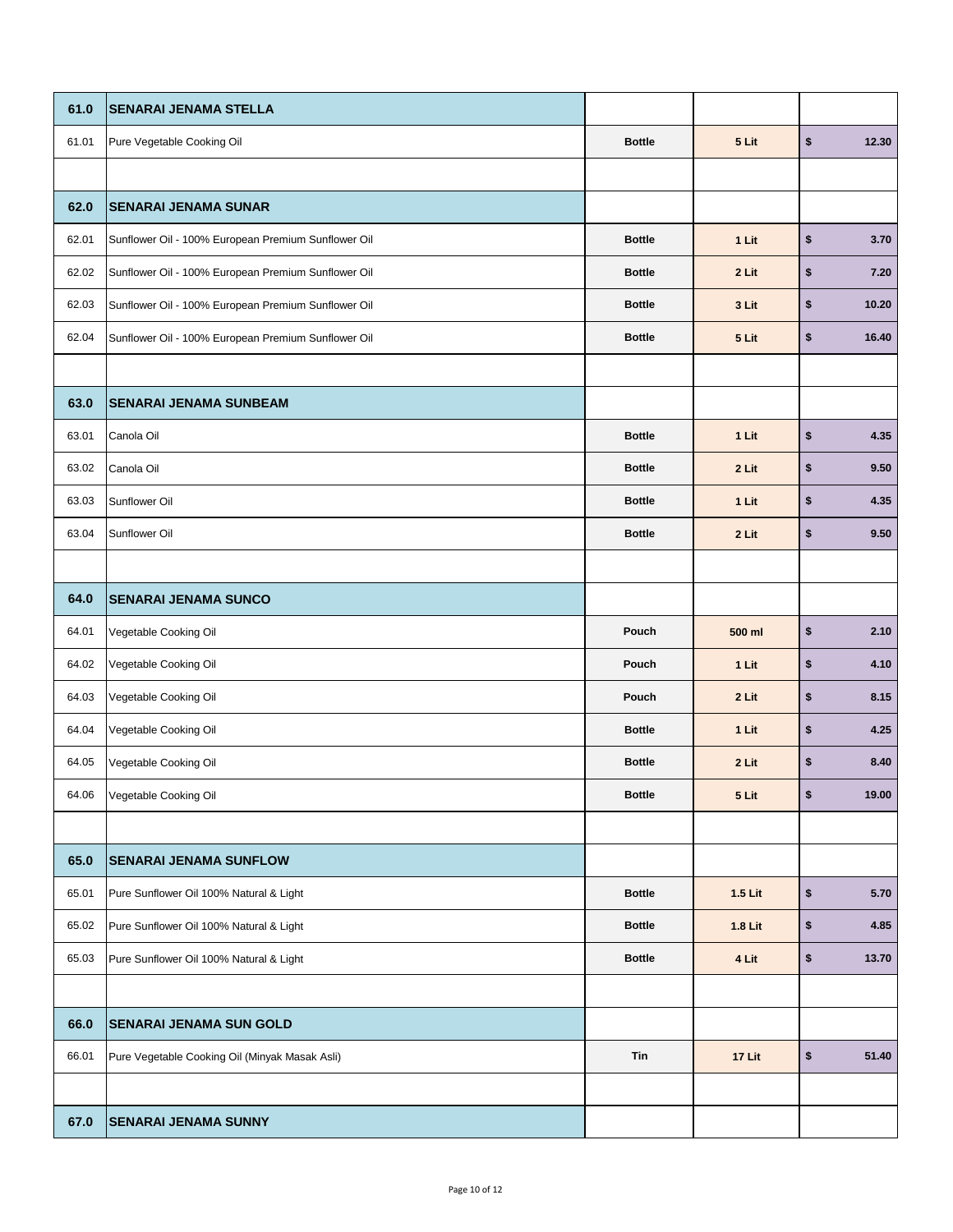| 67.01 | Pure Soya Oil (Rich in Omega 3)                          | <b>Bottle</b> | 5 Lit                 | \$<br>14.00 |
|-------|----------------------------------------------------------|---------------|-----------------------|-------------|
|       |                                                          |               |                       |             |
| 68.0  | <b>SENARAI JENAMA TEMPURA</b>                            |               |                       |             |
| 68.01 | Pure Cooking Oil - Super Refined & Deodorised Palm Olein | <b>Bottle</b> | 1.7 Lit               | \$<br>4.35  |
| 68.02 | Pure Cooking Oil - Super Refined & Deodorised Palm Olein | <b>Bottle</b> | 5 Lit                 | \$<br>11.65 |
| 68.03 | Pure Cooking Oil - Super Refined & Deodorised Palm Olein | Tin           | 17 Lit<br>(15Kg Nett) | \$<br>40.35 |
|       |                                                          |               |                       |             |
| 69.0  | <b>SENARAI JENAMA TRADEKEY</b>                           |               |                       |             |
| 69.01 | Pure Sunflower Oil                                       | <b>Bottle</b> | 2 Lit                 | \$<br>6.25  |
| 69.02 | Pure Sunflower Oil                                       | <b>Bottle</b> | 5 Lit                 | \$<br>13.20 |
| 69.03 | Pure Vegetable Cooking Oil                               | <b>Tin</b>    | 17 Lit                | \$<br>50.80 |
| 69.04 | Pure Vegetable Cooking Oil (2x Fractionation)            | <b>Bottle</b> | 5 Lit                 | \$<br>13.75 |
| 69.05 | Pure Vegetable Cooking Oil (Premium Quality)             | <b>Bottle</b> | 5 Lit                 | \$<br>13.45 |
|       |                                                          |               |                       |             |
| 70.0  | <b>SENARAI JENAMA TRISTAR</b>                            |               |                       |             |
| 70.01 | Palm Olein For Cooking & Frying - Vitamin A & D Added    | Tin           | 17 Lit                | \$<br>29.60 |
|       |                                                          |               |                       |             |
| 71.0  | <b>SENARAI JENAMA TROPICAL</b>                           |               |                       |             |
| 71.01 | Cooking Oil 2x Fractionation (Non Cholestrol)            | <b>Bottle</b> | 1000 ml               | \$<br>2.60  |
| 71.02 | Cooking Oil 2x Fractionation (Non Cholestrol)            | <b>Bottle</b> | 2000 ml               | \$<br>5.20  |
| 71.03 | Cooking Oil 2x Fractionation (Non Cholestrol)            | <b>Bottle</b> | 5 Lit                 | \$<br>12.60 |
| 71.04 | Cooking Oil 2x Fractionation (Non Cholestrol)            | Pouch         | 1000 ml               | \$<br>2.60  |
| 71.05 | Cooking Oil 2x Fractionation (Non Cholestrol)            | Pouch         | 2000 ml               | \$<br>5.20  |
|       |                                                          |               |                       |             |
| 72.0  | <b>SENARAI JENAMA TURNA</b>                              |               |                       |             |
| 72.01 | Sunflower Oil - Pure Refined                             | <b>Bottle</b> | 1 Lit                 | \$<br>3.20  |
| 72.02 | Sunflower Oil - Pure Refined                             | <b>Bottle</b> | 1.8 Lit               | \$<br>6.05  |
| 72.03 | Sunflower Oil - Pure Refined                             | <b>Bottle</b> | 5.0 Lit               | \$<br>14.60 |
|       |                                                          |               |                       |             |
| 73.0  | <b>SENARAI JENAMA TWIN LEAVES</b>                        |               |                       |             |
| 73.01 | Vegetable Cooking Oil                                    | <b>Bottle</b> | 1.7 Lit               | \$<br>6.70  |
| 73.02 | Vegetable Cooking Oil                                    | <b>Bottle</b> | 5 Lit                 | \$<br>14.80 |